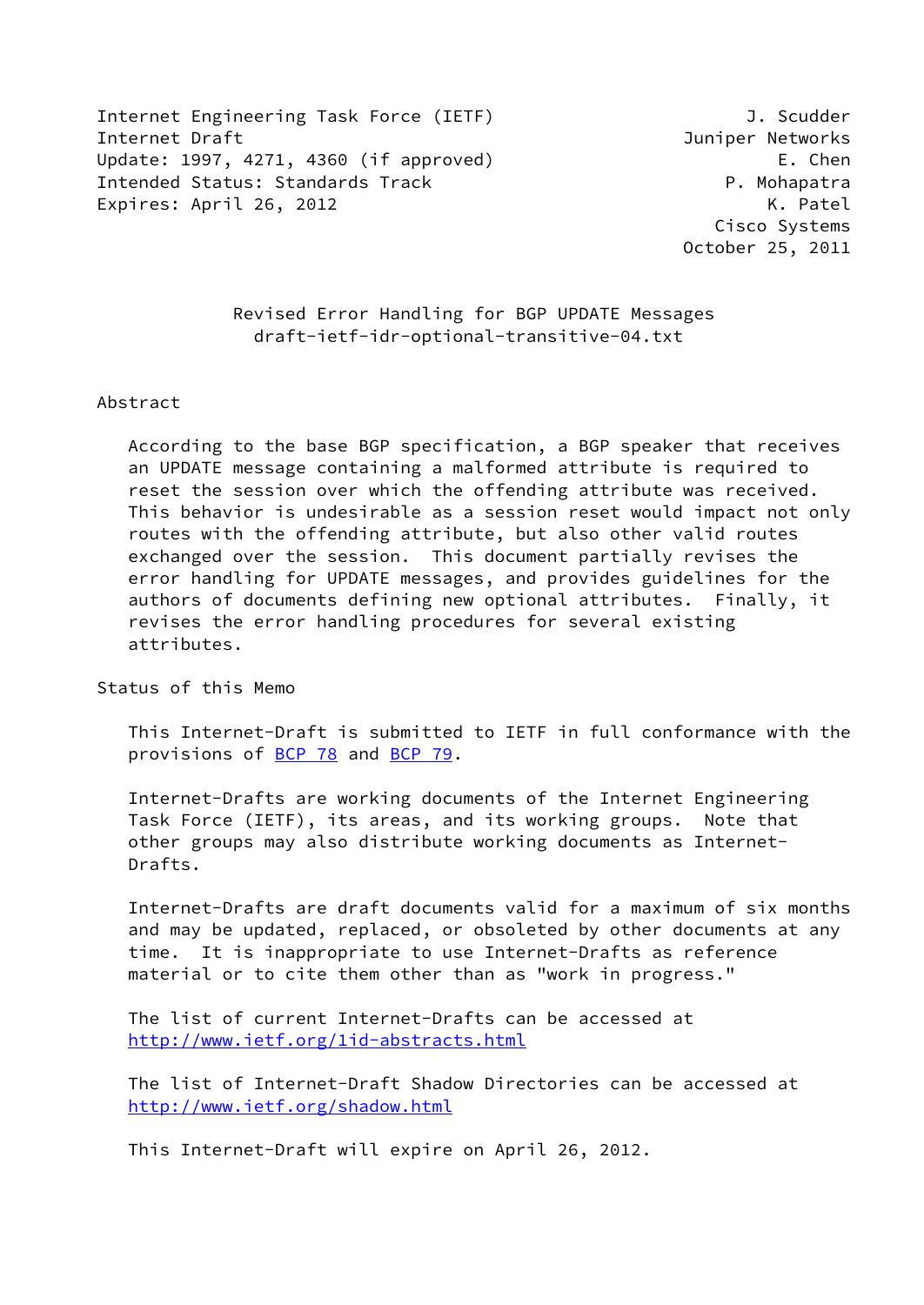# Copyright Notice

 Copyright (c) 2011 IETF Trust and the persons identified as the document authors. All rights reserved.

This document is subject to **[BCP 78](https://datatracker.ietf.org/doc/pdf/bcp78)** and the IETF Trust's Legal Provisions Relating to IETF Documents [\(http://trustee.ietf.org/license-info](http://trustee.ietf.org/license-info)) in effect on the date of publication of this document. Please review these documents carefully, as they describe your rights and restrictions with respect to this document. Code Components extracted from this document must include Simplified BSD License text as described in Section 4.e of the Trust Legal Provisions and are provided without warranty as described in the Simplified BSD License.

# <span id="page-1-0"></span>[1](#page-1-0). Introduction

 According to the base BGP specification [\[RFC4271](https://datatracker.ietf.org/doc/pdf/rfc4271)], a BGP speaker that receives an UPDATE message containing a malformed attribute is required to reset the session over which the offending attribute was received. This behavior is undesirable as a session reset would impact not only routes with the offending attribute, but also other valid routes exchanged over the session. In the case of optional transitive attributes, the behavior is especially troublesome and may present a potential security vulnerability. The reason is that such attributes may have been propagated without being checked by intermediate routers that do not recognize the attributes -- in effect the attribute may have been tunneled, and when they do reach a router that recognizes and checks them, the session that is reset may not be associated with the router that is at fault.

 The goal for revising the error handling for UPDATE messages is to minimize the impact on routing by a malformed UPDATE message, while maintaining protocol correctness to the extent possible. This can be achieved largely by maintaining the established session and keeping the valid routes exchanged, but removing the routes carried in the malformed UPDATE from the routing system.

 This document partially revises the error handling for UPDATE messages, and provides guidelines for the authors of documents defining new optional attributes. Finally, it revises the error handling procedures for several existing attributes. Specifically,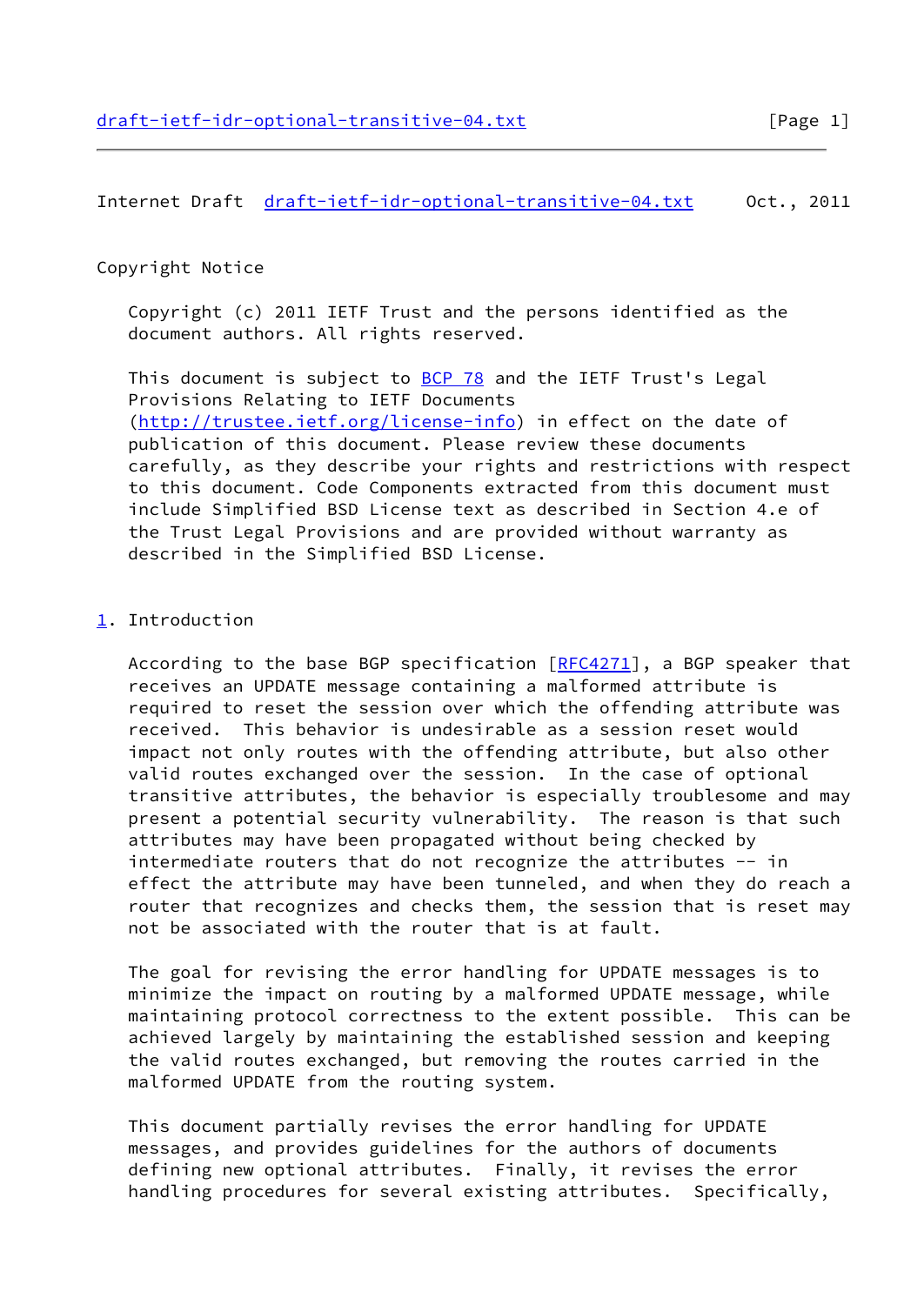the error handling procedures of [\[RFC4271](https://datatracker.ietf.org/doc/pdf/rfc4271)], [\[RFC1997](https://datatracker.ietf.org/doc/pdf/rfc1997)], and [[RFC4360\]](https://datatracker.ietf.org/doc/pdf/rfc4360) are revised.

[draft-ietf-idr-optional-transitive-04.txt](https://datatracker.ietf.org/doc/pdf/draft-ietf-idr-optional-transitive-04.txt) [Page 2]

Internet Draft [draft-ietf-idr-optional-transitive-04.txt](https://datatracker.ietf.org/doc/pdf/draft-ietf-idr-optional-transitive-04.txt) Oct., 2011

#### <span id="page-2-0"></span>[1.1](#page-2-0). Specification of Requirements

 The key words "MUST", "MUST NOT", "REQUIRED", "SHALL", "SHALL NOT", "SHOULD", "SHOULD NOT", "RECOMMENDED", "MAY", and "OPTIONAL" in this document are to be interpreted as described in [RFC 2119 \[RFC2119](https://datatracker.ietf.org/doc/pdf/rfc2119)].

<span id="page-2-1"></span>[2](#page-2-1). Revision to Base Specification

The first paragraph of **Section 6.3 of [RFC4271]** is revised as follows:

Old Text:

 All errors detected while processing the UPDATE message MUST be indicated by sending the NOTIFICATION message with the Error Code UPDATE Message Error. The error subcode elaborates on the specific nature of the error.

New text:

 An error detected while processing the UPDATE message for which a session reset is specified MUST be indicated by sending the NOTIFICATION message with the Error Code UPDATE Message Error. The error subcode elaborates on the specific nature of the error.

The error handling of the following case described in **Section 6.3 of** [RFC4271] remains unchanged:

 If the Withdrawn Routes Length or Total Attribute Length is too large (i.e., if Withdrawn Routes Length + Total Attribute Length + 23 exceeds the message Length), then the Error Subcode MUST be set to Malformed Attribute List.

The error handling of the following case described in **Section 6.3 of**  [\[RFC4271\]](https://datatracker.ietf.org/doc/pdf/rfc4271#section-6.3) is revised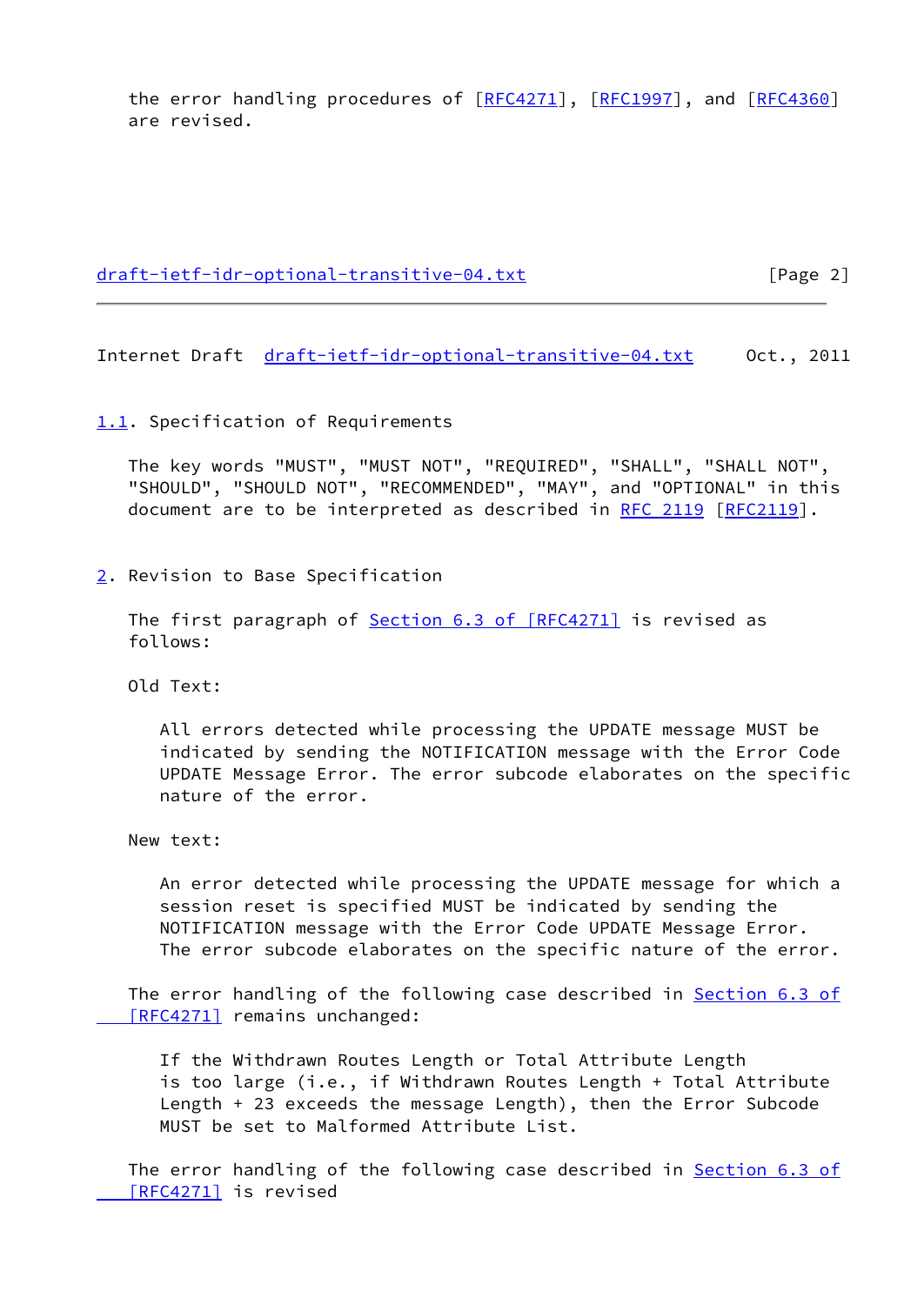If any recognized attribute has Attribute Flags that conflict with the Attribute Type Code, then the Error Subcode MUST be set to Attribute Flags Error. The Data field MUST contain the erroneous attribute (type, length, and value).

as follows:

 If any attribute has Attribute Flags that conflict with the Attribute Type Code, then the error SHOULD be logged, and the Attribute Flags MUST be reset to the correct value. The UPDATE message MUST continue to be processed.

|  |  |  | draft-ietf-idr-optional-transitive-04.txt | [Page 3] |
|--|--|--|-------------------------------------------|----------|
|--|--|--|-------------------------------------------|----------|

Internet Draft [draft-ietf-idr-optional-transitive-04.txt](https://datatracker.ietf.org/doc/pdf/draft-ietf-idr-optional-transitive-04.txt) Oct., 2011

The error handling of all other cases described in [Section](https://datatracker.ietf.org/doc/pdf/rfc4271#section-6.3) 6.3 of  [\[RFC4271\]](https://datatracker.ietf.org/doc/pdf/rfc4271#section-6.3) that specify a session reset is revised as follows.

 When a path attribute in an UPDATE message is determined to be malformed, the UPDATE message containing that attribute MUST be treated as though all contained routes had been withdrawn just as if they had been listed in the WITHDRAWN ROUTES field (or in the MP\_UNREACH\_NLRI attribute [[RFC4760bis\]](#page-8-0) if appropriate) of the UPDATE message, thus causing them to be removed from the Adj-RIB-In according to the procedures of  $[RECA271]$ . In the case of an attribute which has no effect on route selection or installation, the malformed attribute MAY instead be discarded and the UPDATE message continue to be processed. For the sake of brevity, the former approach is termed "treat-as-withdraw", and the latter as "attribute discard".

 The approach of "treat-as-withdraw" MUST be used for the error handling of the cases described in **Section 6.3 of [RFC4271]** that specify a session reset and involve any of the following attributes: ORIGIN, AS\_PATH, NEXT\_HOP, MULTI\_EXIT\_DISC, and LOCAL\_PREF.

 The approach of "attribute discard" MUST be used for the error handling of the cases described in **Section 6.3 of [RFC4271]** that specify a session reset and involve any of the following attributes: ATOMIC AGGREGATE and AGGREGATOR.

 When multiple malformed attributes exist in an UPDATE message, if the same approach (either "treat-as-withdraw" or "attribute discard") is specified for the handling of these malformed attributes, then the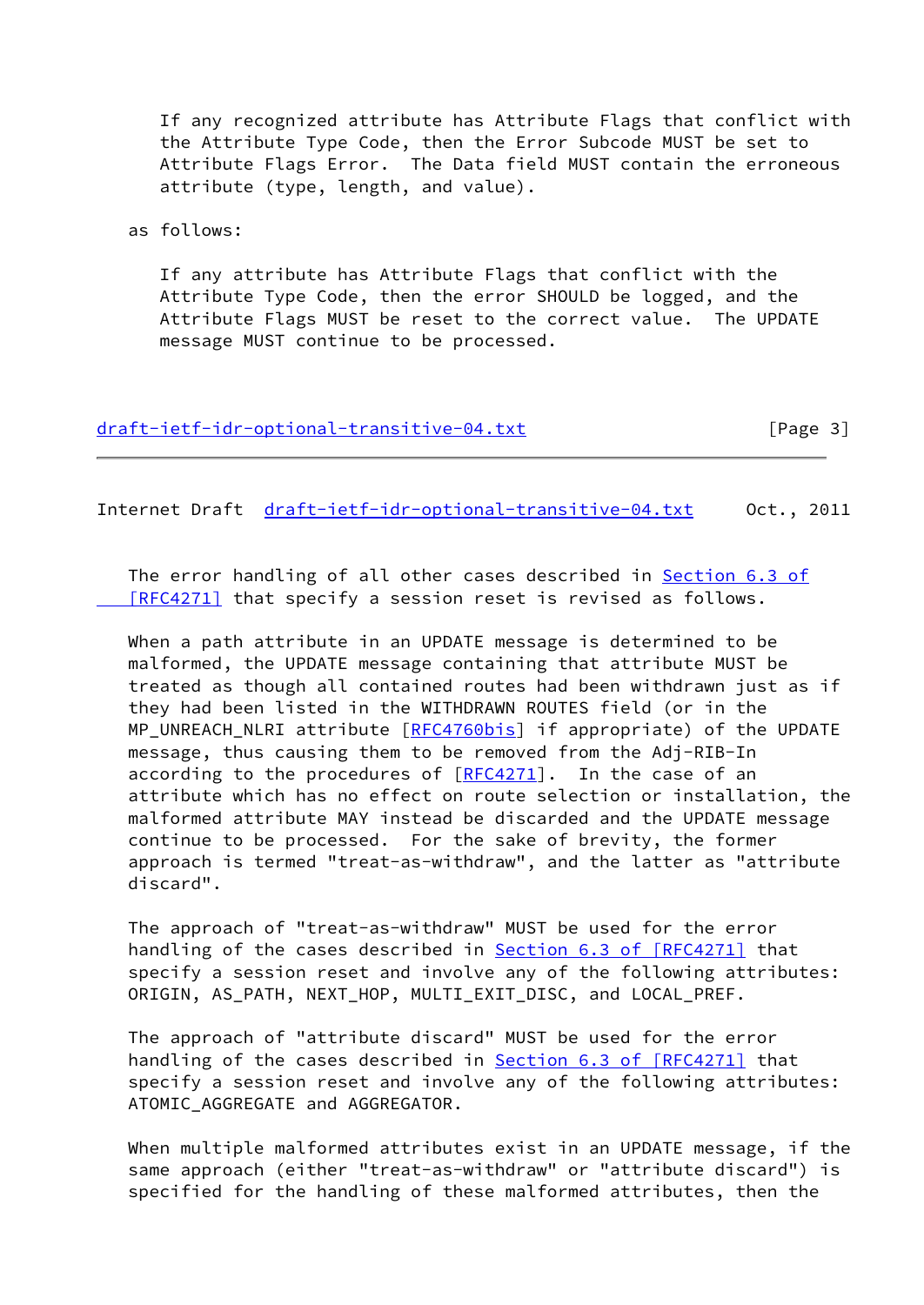specified approach MUST be used. Otherwise "treat-as-withdraw" MUST be used.

 A document which specifies a new attribute MUST provide specifics regarding what constitutes an error for that attribute and how that error is to be handled.

 Finally, we observe that in order to use the approach of "treat-as withdraw", the entire NLRI field and/or MP\_REACH and MP\_UNREACH [\[RFC4760bis\]](#page-8-0) attributes need to be successfully parsed. If this is not possible, the procedures of  $[RECA271]$  continue to apply. Alternatively the error handling procedures specified in [\[RFC4760bis\]](#page-8-0) for disabling a particular AFI/SAFI MAY be followed.

[draft-ietf-idr-optional-transitive-04.txt](https://datatracker.ietf.org/doc/pdf/draft-ietf-idr-optional-transitive-04.txt) [Page 4]

Internet Draft [draft-ietf-idr-optional-transitive-04.txt](https://datatracker.ietf.org/doc/pdf/draft-ietf-idr-optional-transitive-04.txt) Oct., 2011

<span id="page-4-0"></span>[3](#page-4-0). Parsing of NLRI Fields

 To facilitate the determination of the NLRI field in an UPDATE with a malformed attribute, the MP\_REACH or MP\_UNREACH attribute (if present) SHOULD be encoded as the very first path attribute in an UPDATE as recommended by [\[RFC4760bis\]](#page-8-0). An implementation, however, MUST still be prepared to receive these fields in any position.

If the encoding of [[RFC4271\]](https://datatracker.ietf.org/doc/pdf/rfc4271) is used, the NLRI field for the IPv4 unicast address family is carried immediately following all the attributes in an UPDATE. When such an UPDATE is received, we observe that the NLRI field can be determined using the "Message Length", "Withdrawn Route Length" and "Total Attribute Length" (when they are consistent) carried in the message instead of relying on the length of individual attributes in the message.

<span id="page-4-1"></span>[4](#page-4-1). Operational Considerations

 Although the "treat-as-withdraw" error-handling behavior defined in [Section 2](#page-2-1) makes every effort to preserve BGP's correctness, we note that if an UPDATE received on an IBGP session is subjected to this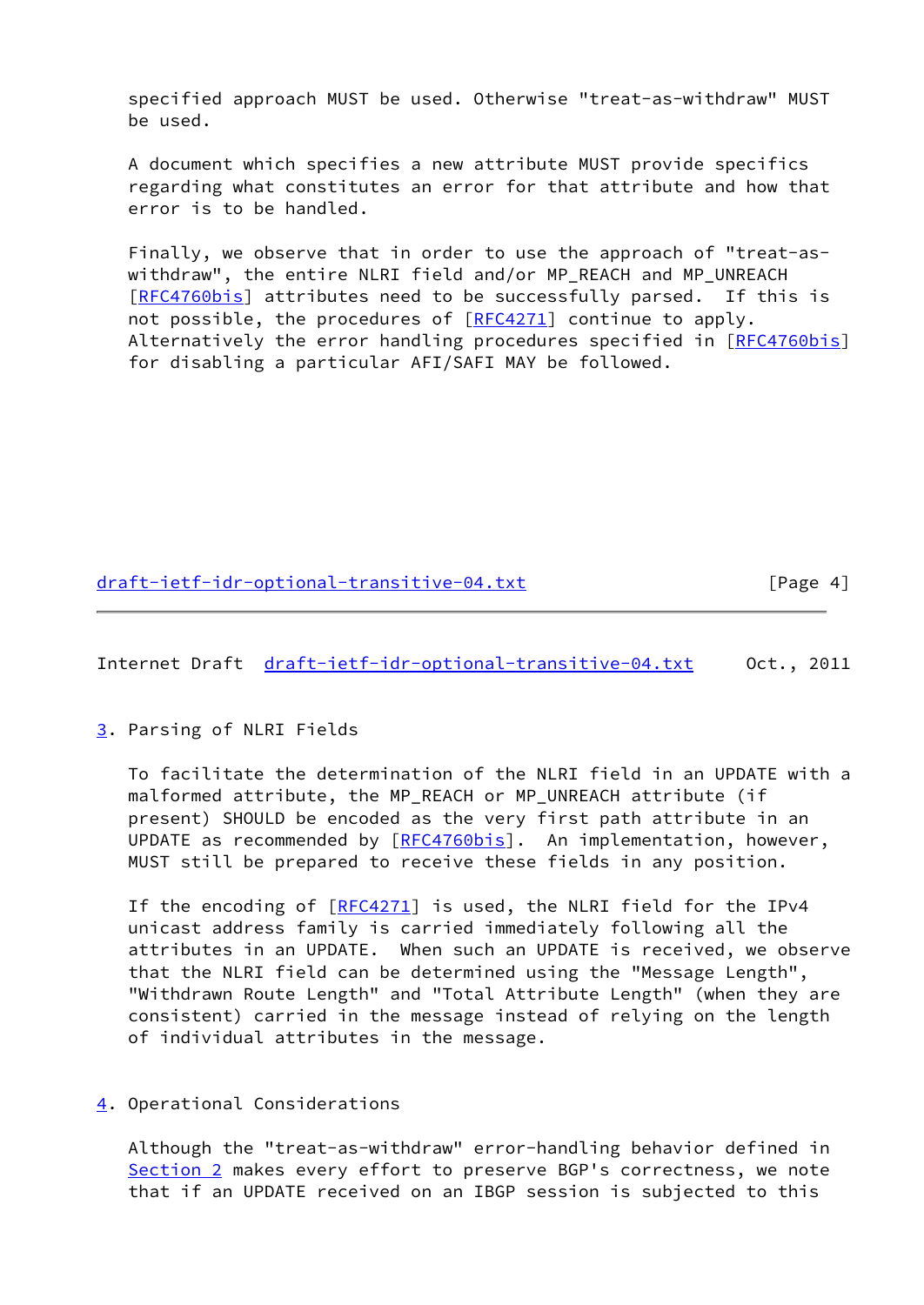treatment, inconsistent routing within the affected Autonomous System may result. The consequences of inconsistent routing can include long-lived forwarding loops and black holes. While lamentable, this issue is expected to be rare in practice, and more importantly is seen as less problematic than the session-reset behavior it replaces.

 When a malformed attribute is indeed detected over an IBGP session, we recommend that routes with the malformed attribute be identified and traced back to the ingress router in the network where the routes were sourced or received externally, and then a filter be applied on the ingress router to prevent the routes from being sourced or received. This will help maintain routing consistency in the network.

 Even if inconsistent routing does not arise, the "treat-as-withdraw" behavior can cause either complete unreachability or sub-optimal routing for the destinations whose routes are carried in the affected UPDATE message.

 Note that "treat-as-withdraw" is different from discarding an UPDATE message. The latter violates the basic BGP principle of incremental update, and could cause invalid routes to be kept. (See also [Appendix A](#page-8-1).)

 For any malformed attribute which is handled by the "attribute discard" instead of the "treat-as-withdraw" approach, it is critical

| draft-ietf-idr-optional-transitive-04.txt | [Page 5] |
|-------------------------------------------|----------|
|                                           |          |

Internet Draft [draft-ietf-idr-optional-transitive-04.txt](https://datatracker.ietf.org/doc/pdf/draft-ietf-idr-optional-transitive-04.txt) Oct., 2011

 to consider the potential impact of doing so. In particular, if the attribute in question has or may have an effect on route selection or installation, the presumption is that discarding it is unsafe, unless careful analysis proves otherwise. The analysis should take into account the tradeoff between preserving connectivity and potential side effects.

 Because of these potential issues, a BGP speaker MUST provide debugging facilities to permit issues caused by a malformed attribute to be diagnosed. At a minimum, such facilities MUST include logging an error listing the NLRI involved, and containing the entire malformed UPDATE message when such an attribute is detected. The malformed UPDATE message SHOULD be analyzed, and the root cause SHOULD be investigated.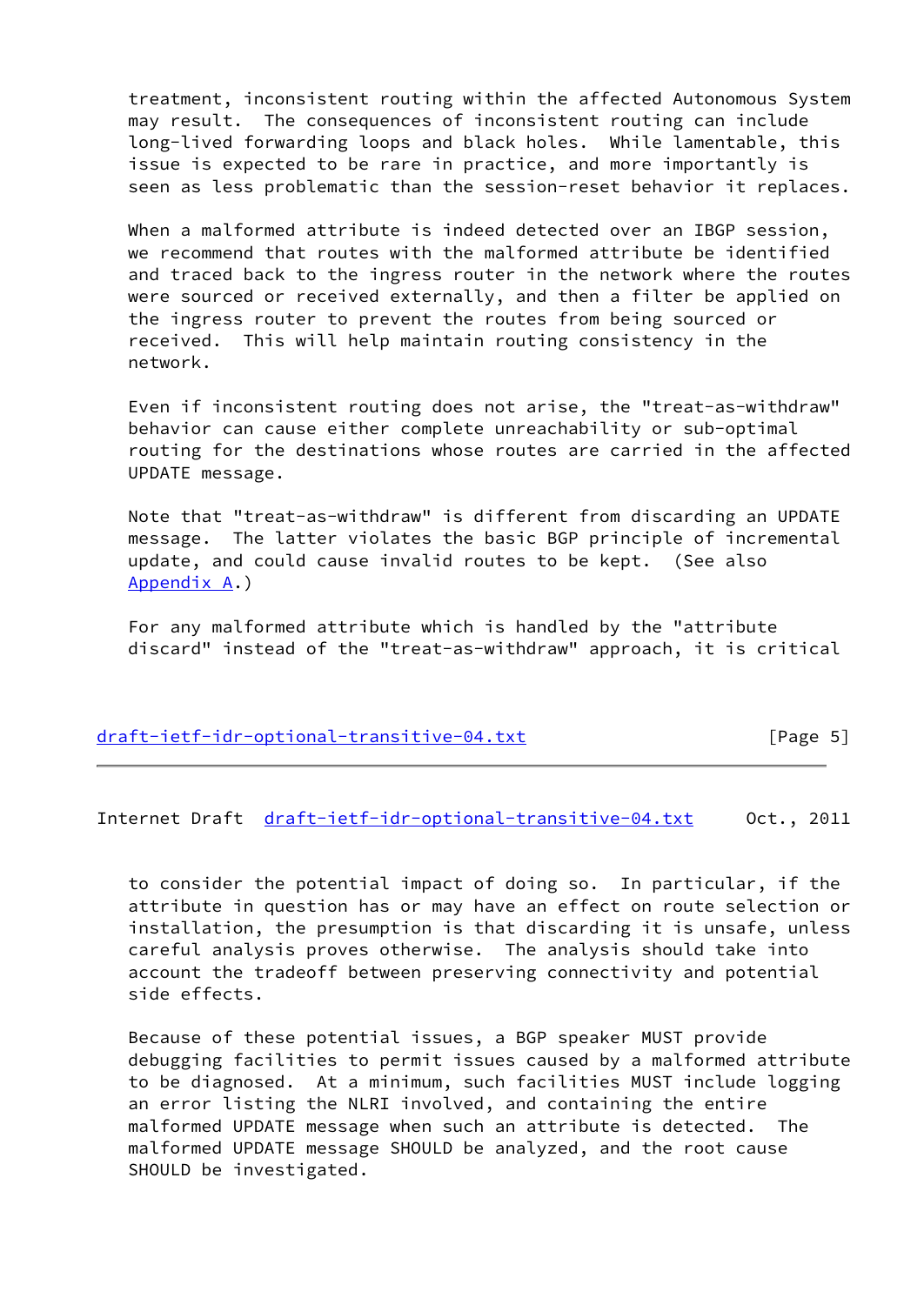<span id="page-6-0"></span>[5](#page-6-0). Error Handling Procedures for Existing Optional Attributes

<span id="page-6-1"></span>[5.1](#page-6-1). AGGREGATOR

The error handling of [[RFC4271](https://datatracker.ietf.org/doc/pdf/rfc4271)] is revised as follows:

 The AGGREGATOR attribute SHALL be considered malformed if any of the following applies:

- o Its length is not 6 (when the "4-octet AS number capability" is not advertised to, or not received from the peer [\[RFC4893](https://datatracker.ietf.org/doc/pdf/rfc4893)]).
- o Its length is not 8 (when the "4-octet AS number capability" is both advertised to, and received from the peer).

 An UPDATE message with a malformed AGGREGATOR attribute SHALL be handled using the approach of "attribute discard".

<span id="page-6-2"></span>[5.2](#page-6-2). Community

The error handling of [[RFC1997](https://datatracker.ietf.org/doc/pdf/rfc1997)] is revised as follows:

 The Community attribute SHALL be considered malformed if its length is not a nonzero multiple of 4.

 An UPDATE message with a malformed Community attribute SHALL be handled using the approach of "treat-as-withdraw".

| draft-ietf-idr-optional-transitive-04.txt | [Page 6] |
|-------------------------------------------|----------|
|                                           |          |

Internet Draft [draft-ietf-idr-optional-transitive-04.txt](https://datatracker.ietf.org/doc/pdf/draft-ietf-idr-optional-transitive-04.txt) Oct., 2011

<span id="page-6-3"></span>[5.3](#page-6-3). Extended Community

The error handling of [[RFC4360](https://datatracker.ietf.org/doc/pdf/rfc4360)] is revised as follows:

 The Extended Community attribute SHALL be considered malformed if its length is not a nonzero multiple of 8.

An UPDATE message with a malformed Extended Community attribute SHALL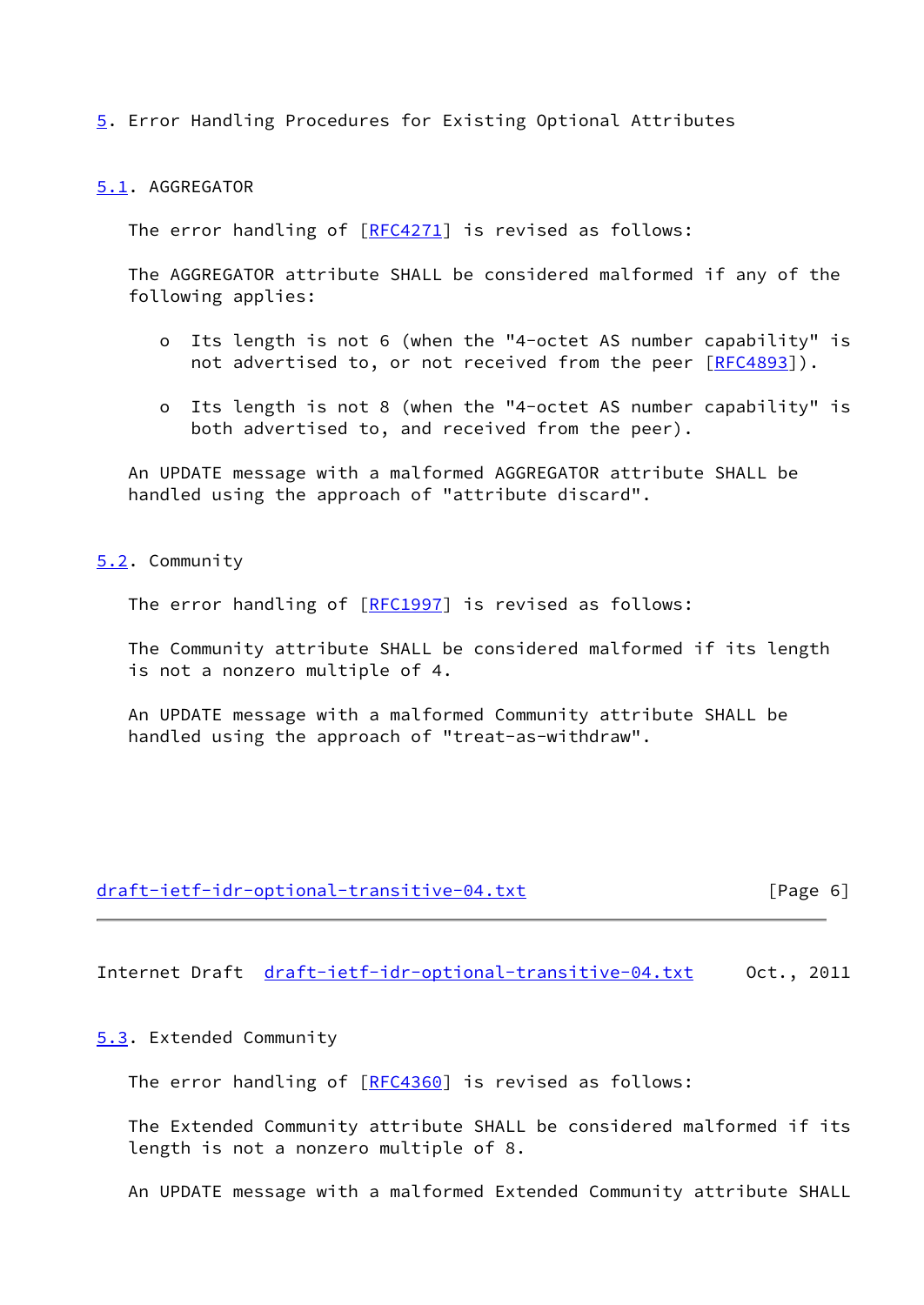be handled using the approach of "treat-as-withdraw".

 Note that a BGP speaker MUST NOT treat an unrecognized Extended Community Type or Sub-Type as an error.

### <span id="page-7-0"></span>[6](#page-7-0). IANA Considerations

This document makes no request of IANA.

# <span id="page-7-1"></span>[7](#page-7-1). Security Considerations

 This specification addresses the vulnerability of a BGP speaker to a potential attack whereby a distant attacker can generate a malformed optional transitive attribute that is not recognized by intervening routers (which thus propagate the attribute unchecked) but that causes session resets when it reaches routers that do recognize the given attribute type.

 In other respects, this specification does not change BGP's security characteristics.

# <span id="page-7-2"></span>[8](#page-7-2). Acknowledgments

 The authors wish to thank Ron Bonica, Mach Chen, Andy Davidson, Dong Jie, Rex Fernando, Joel Halpern, Akira Kato, Miya Kohno, Tony Li, Alton Lo, Shin Miyakawa, Tamas Mondal, Jonathan Oddy, Robert Raszuk, Yakov Rekhter, Rob Shakir, Naiming Shen, Shyam Sethuram, Ananth Suryanarayana, and Kaliraj Vairavakkalai for their observations and discussion of this topic, and review of this document.

[draft-ietf-idr-optional-transitive-04.txt](https://datatracker.ietf.org/doc/pdf/draft-ietf-idr-optional-transitive-04.txt) [Page 7]

Internet Draft [draft-ietf-idr-optional-transitive-04.txt](https://datatracker.ietf.org/doc/pdf/draft-ietf-idr-optional-transitive-04.txt) Oct., 2011

<span id="page-7-3"></span>[9](#page-7-3). Normative References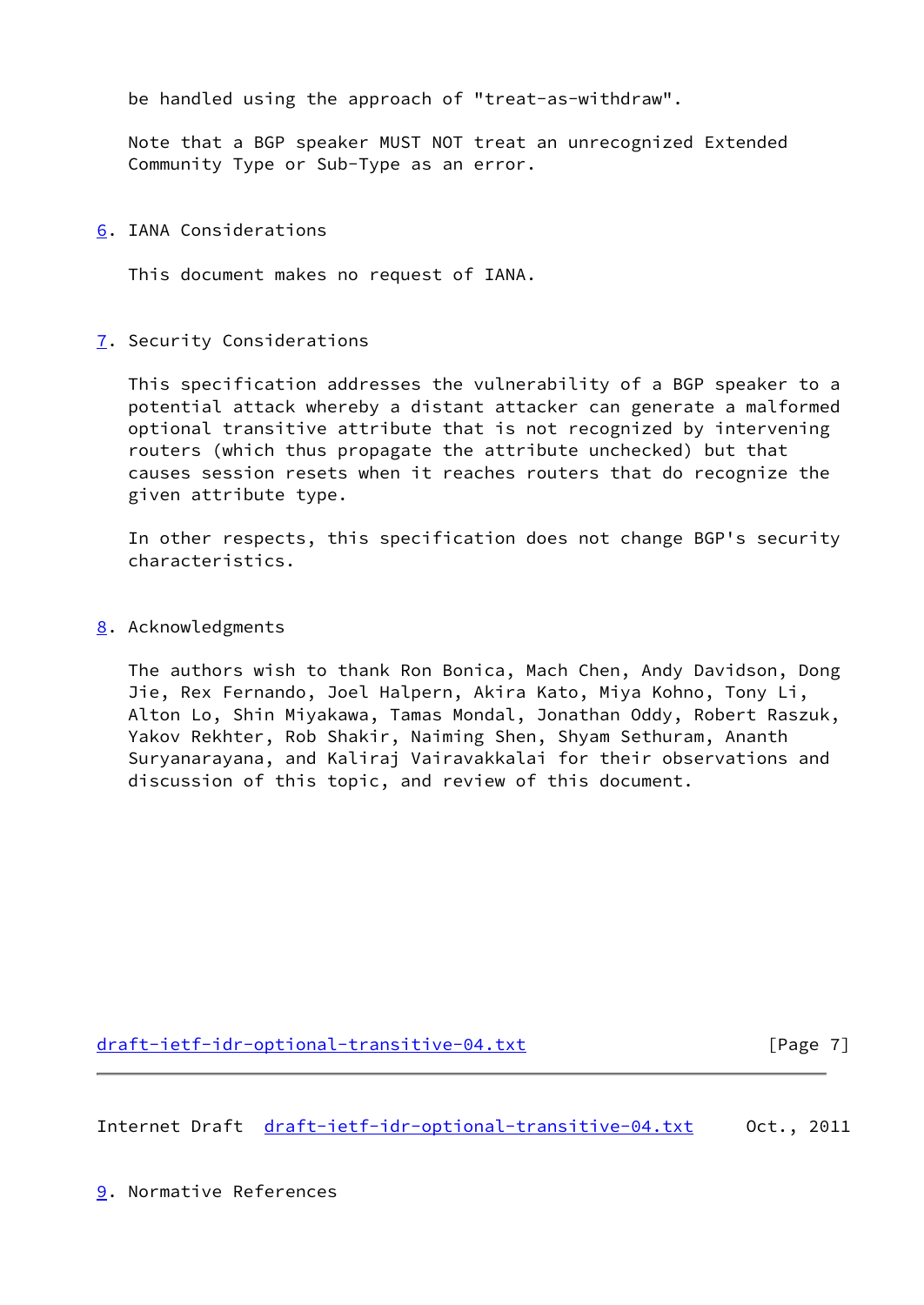- [RFC1997] Chandrasekeran, R., Traina, P., and T. Li, "BGP Communities Attribute", [RFC 1997,](https://datatracker.ietf.org/doc/pdf/rfc1997) August 1996.
- [RFC2119] Bradner, S., "Key words for use in RFCs to Indicate Requirement Levels", [BCP 14](https://datatracker.ietf.org/doc/pdf/bcp14), [RFC 2119](https://datatracker.ietf.org/doc/pdf/rfc2119), March 1997.
- [RFC4271] Rekhter, Y., Li, T., and S. Hares, "A Border Gateway Protocol 4 (BGP-4)", [RFC 4271](https://datatracker.ietf.org/doc/pdf/rfc4271), January 2006.
- [RFC4360] Sangli, S., Tappan, D., and Y. Rekhter, "BGP Extended Communities Attribute", [RFC 4360,](https://datatracker.ietf.org/doc/pdf/rfc4360) February 2006.
- [RFC4893] Vohra, Q. and E. Chen, "BGP Support for Four-octet AS Number Space", [RFC 4893](https://datatracker.ietf.org/doc/pdf/rfc4893), May 2007.
- [RFC5226] Narten, T. and H. Alvestrand, "Guidelines for Writing an IANA Considerations Section in RFCs", [BCP 26](https://datatracker.ietf.org/doc/pdf/bcp26), [RFC 5226](https://datatracker.ietf.org/doc/pdf/rfc5226), May 2008.

# <span id="page-8-0"></span>[RFC4760bis]

 Bates, T., Chandra, R., Katz, D., and Y. Rekhter, "Multiprotocol Extensions for BGP-4", [draft-ietf-idr-rfc4760bis-03.txt,](https://datatracker.ietf.org/doc/pdf/draft-ietf-idr-rfc4760bis-03.txt) work in progress, August 2011.

<span id="page-8-1"></span>[Appendix A.](#page-8-1) Why not discard UPDATE messages?

 A commonly asked question is "why not simply discard the UPDATE message instead of treating it like a withdraw? Isn't that safer and easier?" The answer is that it might be easier, but it would compromise BGP's correctness so is unsafe. Consider the following example of what might happen if UPDATE messages carrying bad attributes were simply discarded:

 AS1 ---- AS2  $\qquad \qquad \backslash$  $\sqrt{2}$  /  $\sqrt{2}$  $\sqrt{2}$ AS3

 o AS1 prefers to reach AS3 directly, and advertises its route to AS2.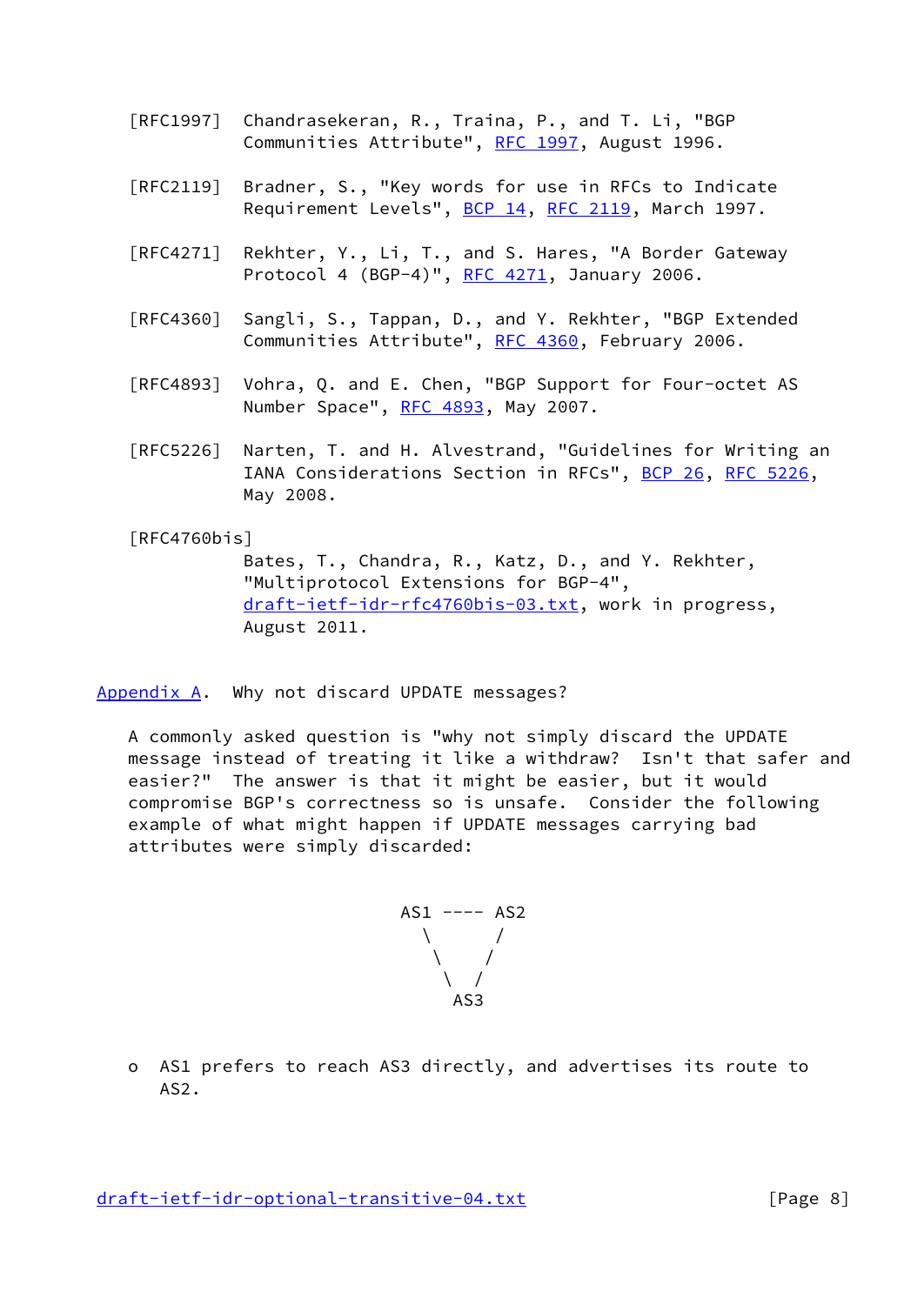Internet Draft [draft-ietf-idr-optional-transitive-04.txt](https://datatracker.ietf.org/doc/pdf/draft-ietf-idr-optional-transitive-04.txt) 0ct., 2011

- o AS2 prefers to reach AS3 directly, and advertises its route to AS1.
- o Connections AS3-AS1 and AS3-AS2 fail simultaneously.
- o AS1 switches to prefer AS2's route, and sends an update message which includes a withdraw of its previous announcement. The withdraw is bundled with some advertisements. It includes a bad attribute. As a result, AS2 ignores the message.
- o AS2 switches to prefer AS1's route, and sends an update message which includes a withdraw of its previous announcement. The withdraw is bundled with some advertisements. It includes a bad attribute. As a result, AS1 ignores the message.

 The end result is that AS1 forwards traffic for AS3 towards AS2, and AS2 forwards traffic for AS3 towards AS1. This is a permanent (until corrected) forwarding loop.

 Although the example above discusses route withdraws, we observe that in BGP the announcement of a route also withdraws the route previously advertised. The implicit withdraw can be converted into a real withdraw in a number of ways; for example, the previously announced route might have been accepted by policy, but the new announcement might be rejected by policy. For this reason, the same concerns apply even if explicit withdraws are removed from consideration.

<span id="page-9-0"></span>[10.](#page-9-0) Authors' Addresses

 John G. Scudder Juniper Networks

Email: jgs@juniper.net

 Enke Chen Cisco Systems, Inc.

EMail: enkechen@cisco.com

 Pradosh Mohapatra Cisco Systems, Inc.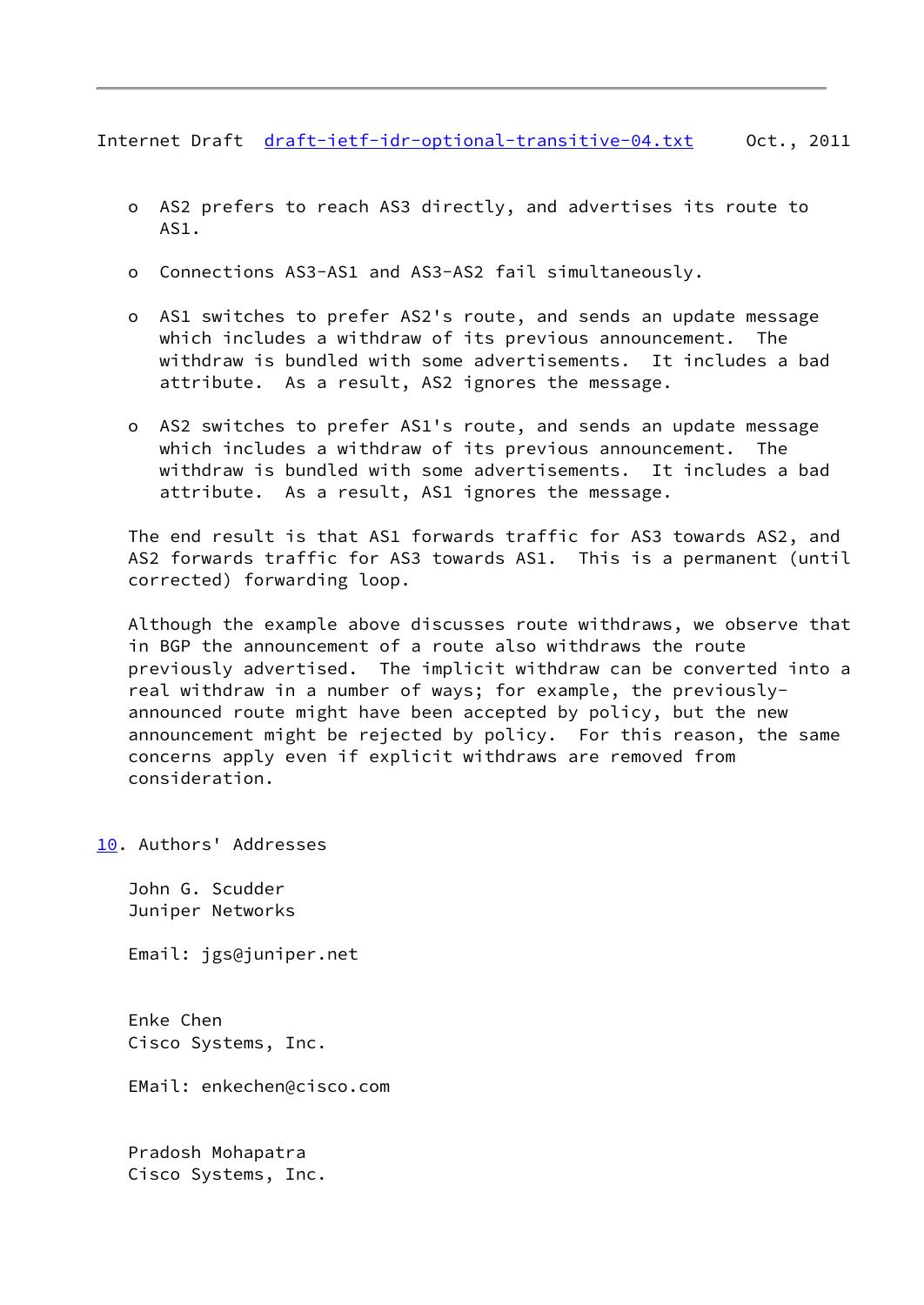# [draft-ietf-idr-optional-transitive-04.txt](https://datatracker.ietf.org/doc/pdf/draft-ietf-idr-optional-transitive-04.txt) [Page 9]

Internet Draft [draft-ietf-idr-optional-transitive-04.txt](https://datatracker.ietf.org/doc/pdf/draft-ietf-idr-optional-transitive-04.txt) Oct., 2011

 Keyur Patel Cisco Systems, Inc.

EMail: keyupate@cisco.com